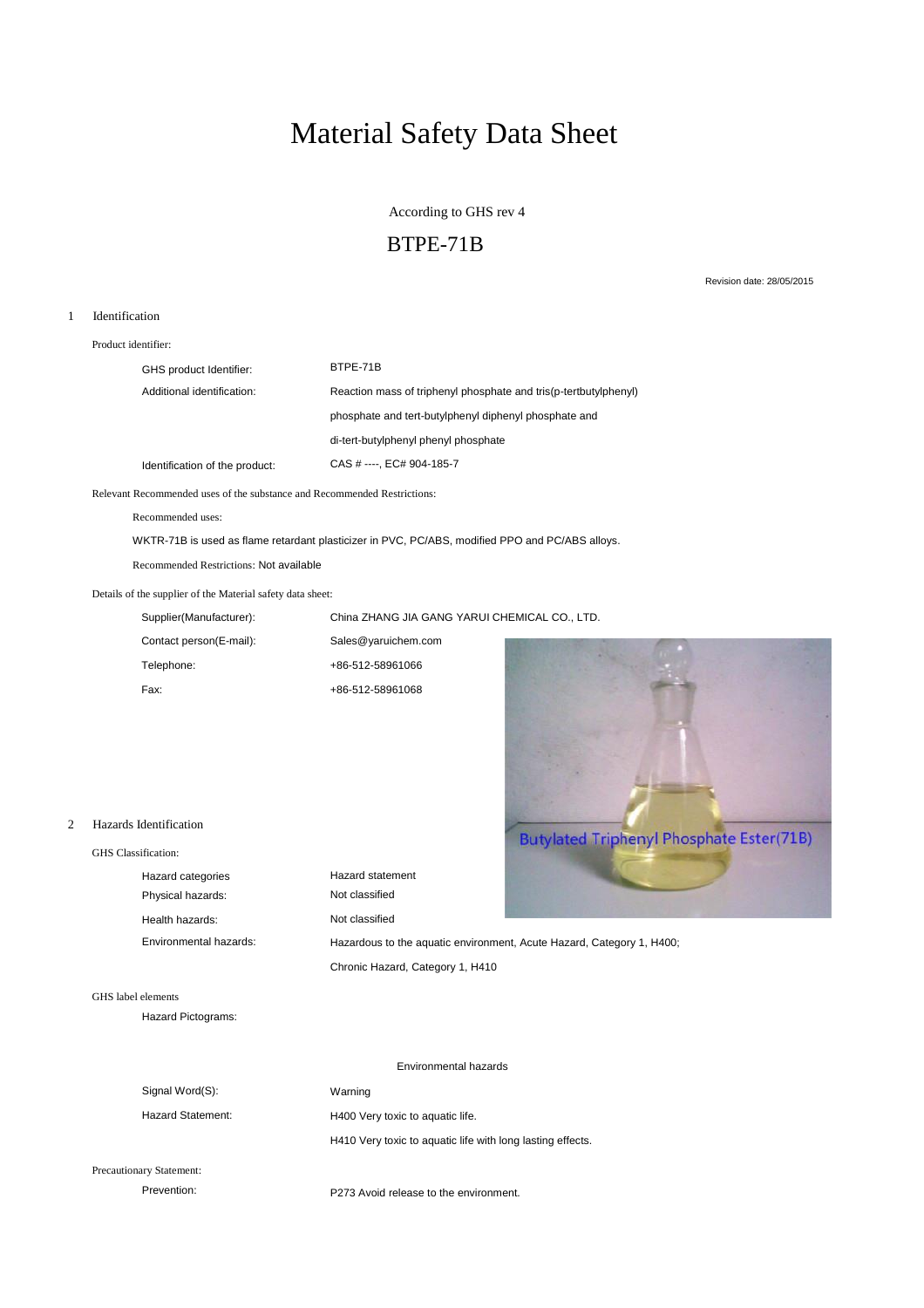| Response:         | P391 Collect spillage                                    |
|-------------------|----------------------------------------------------------|
| Storage:          | Not applicable                                           |
| Disposal:         | P501 Dispose of contents/container to local regulations. |
| Specific Hazards: | None Known                                               |

## 3 Composition/information on ingredients

| Substance/Mixture: Substance        |            |           |               |  |  |
|-------------------------------------|------------|-----------|---------------|--|--|
| $Ingradient(s)$ :                   |            |           |               |  |  |
| Chemical Name                       | CAS No.    | EC No.    | Concentration |  |  |
| t-Butylphenyl diphenyl phosphate    | 56803-37-3 | 260-391-0 | 40-46%        |  |  |
| Bis(t-butylphenyl) phenyl phosphate | 65652-41-7 | 265-859-8 | $12 - 18%$    |  |  |
| Tri(t-butylphenyl) phosphate        | 78-33-1    | 201-106-1 | $1 - 3%$      |  |  |
| Phosphoric acid, triphenyl ester    | 115-86-6   | 204-112-2 | $30 - 45%$    |  |  |

## 4 First aid measures

Description of first aid measures: In all cases of doubt, or when symptoms persist, seek medical attention.

| Inhalation: | Move to fresh air immediately. If not breathing, give artificial respiration. If breathing is    |
|-------------|--------------------------------------------------------------------------------------------------|
|             | difficult, give oxygen. Seek medical attention if irritation develops or persists.               |
| Skin:       | Immediately flush skin with plenty of water for at least 15 minutes and get medical attention if |
|             | irritation persists.                                                                             |
| Eyes:       | Hold eyelids apart and flush immediately with water for at least 15 minutes. Seek medical        |
|             | attention.                                                                                       |
| Ingestion:  | Rinse mouth. Give water to drink. Induce vomiting. Never induce vomiting in unconscious or       |
|             | confused persons. Always seek medical advice.                                                    |

#### Most important symptoms and effects, both acute and delayed

The product is not classified as harmful to human health effect.

#### Indication of any immediate medical attention and special treatment needed

If skin irritation or rash occurs, get medical advice/attention.

## 5 Fire-Fighting measures

#### Extinguishing media:

Suitable extinguishing media: Carbon dioxide, appropriate foam or dry chemical, water pray, water mist.

Unsuitable extinguishing media: Not available

Special hazards arising from the substance or mixture

When heated to decomposition, may release poisonous and corrosive fumes of Carbon Dioxide, Carbon Monoxide

and Phosphorus Oxides.

## Advice for fire-fighters:

Full protective clothing and self-contained breathing apparatus (SCBA). Contain fire fighting water to prevent entry into water or drainage systems.

#### 6 Accidental release measures

Personal precautions, protective equipment and emergency procedures:

Use the personal protective equipment recommended in Section 8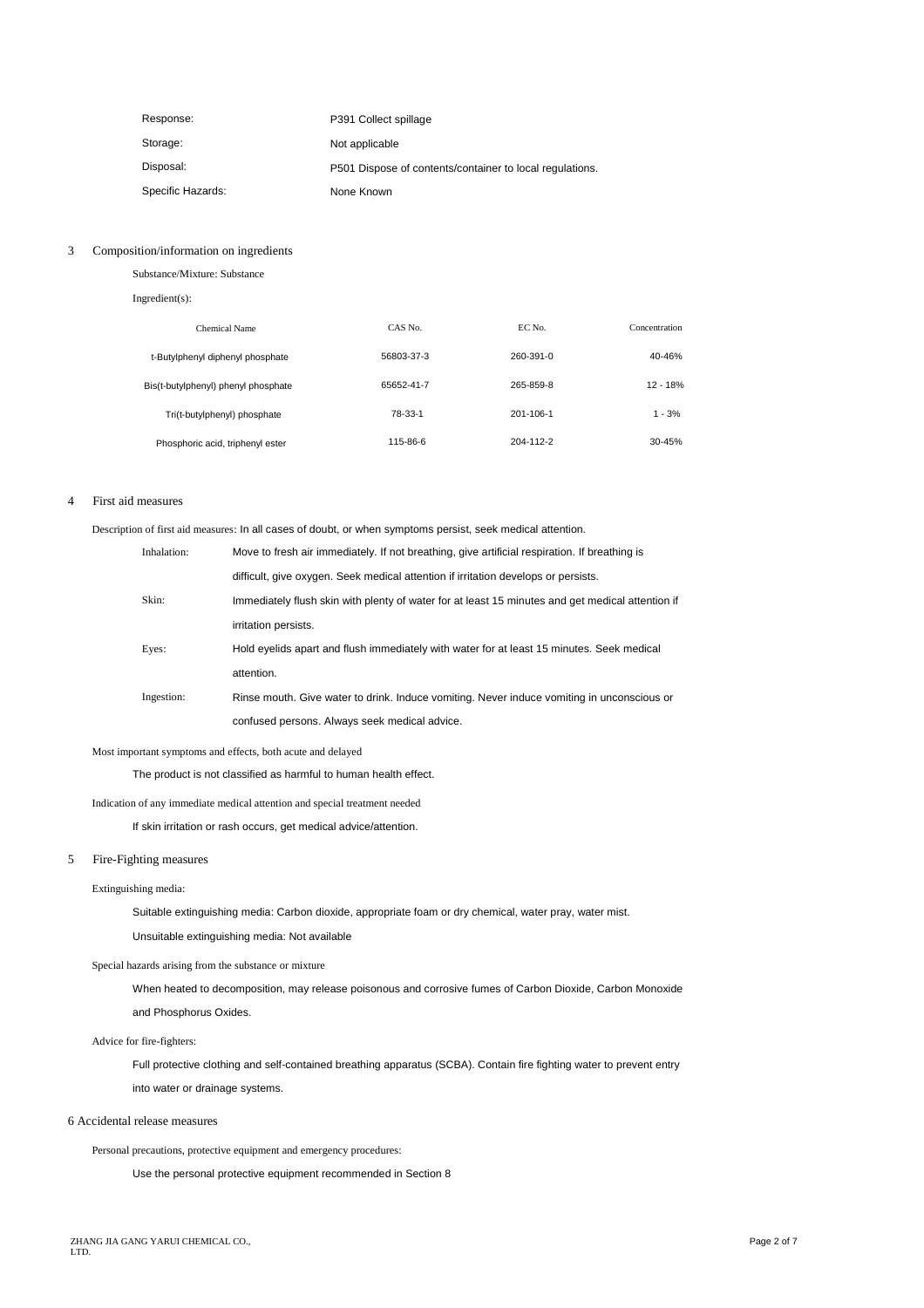#### Environmental Precautions:

Avoid disposing into drainage/sewer system or directly into the aquatic environment. Keeping away from drains, surface-and ground-water and soil.

#### Methods for Containment and Cleaning up:

Cover with plastic sheet to prevent spreading. Absorb in vermiculite, dry sand or earth and place into containers. Collect in suitable and properly labeled containers. Ventilate area and wash spill site after material pick up is complete.

#### 7 Handling and storage

Precautions for Safe handling:

Do not breathe dusts/vapor. Avoid contact with skin and eyes Handle in well ventilated areas. Eliminate all sources of ignition, and do not generate flames or sparks. Take precautionary measures against static discharges. Do not eat, drink and smoke in work areas. Wash hands after use. Remove contaminated clothing and protective equipment before entering eating areas. Wash thoroughly after handling.

Conditions for safe storage, including any incompatibilities:

Store in a tightly closed container. Containers which are opened must be carefully resealed and kept upright to prevent leakage Store in a cool, dry, well-ventilated area away from incompatible substances.

#### 8 Exposure control/personal protection

Control parameters:

Occupational exposure limits:

US. ACGIH Threshold Limit Values: Phosphoric acid, triphenyl ester (CAS#115-86-6): TWA: 3 mg/m<sub>3</sub> Appropriate engineering controls: Use local exhaust or general ventilation as required to minimize exposure to dust and maintain the concentration of contaminants below the TLVs. Wash hands during breaks and at the end of the work. Avoid contact with the eyes and skin. Exposure Protection

| Eye/face protection    | If contact is likely, safety glasses with side shields are recommended               |
|------------------------|--------------------------------------------------------------------------------------|
| Hand protection        | Wear appreciate gloves.                                                              |
| Skin protection        | Wear suitable protective clothing.                                                   |
| Respiratory protection | Avoid breathing dust. In case of insufficient ventilation, wear suitable respiratory |
|                        | equipment. Select and use respirators in accordance with OSHA 1910.134 and           |
|                        | good industrial hygiene practice.                                                    |
| Thermal hazards        | Wear suitable protective clothing to prevent heat.                                   |

#### 9 Physical and chemical properties

Information on basic physical and chemical properties

| Transparent<br>Color:<br>Nearly odorless<br>Odor:<br>Not available<br>Odor threshold:<br>Not available<br>pH:<br>Not available<br>Melting point/range (°C):<br>> 352°C at 1.013 hPa<br>Boiling point/range (°C) :<br>>225°C (closed cup)<br>Flash point (°C) :<br>Not applicable<br>Evaporation rate:<br>Not flammable<br>Flammability (solid, gas); | Appearance: | Liquid |
|------------------------------------------------------------------------------------------------------------------------------------------------------------------------------------------------------------------------------------------------------------------------------------------------------------------------------------------------------|-------------|--------|
|                                                                                                                                                                                                                                                                                                                                                      |             |        |
|                                                                                                                                                                                                                                                                                                                                                      |             |        |
|                                                                                                                                                                                                                                                                                                                                                      |             |        |
|                                                                                                                                                                                                                                                                                                                                                      |             |        |
|                                                                                                                                                                                                                                                                                                                                                      |             |        |
|                                                                                                                                                                                                                                                                                                                                                      |             |        |
|                                                                                                                                                                                                                                                                                                                                                      |             |        |
|                                                                                                                                                                                                                                                                                                                                                      |             |        |
|                                                                                                                                                                                                                                                                                                                                                      |             |        |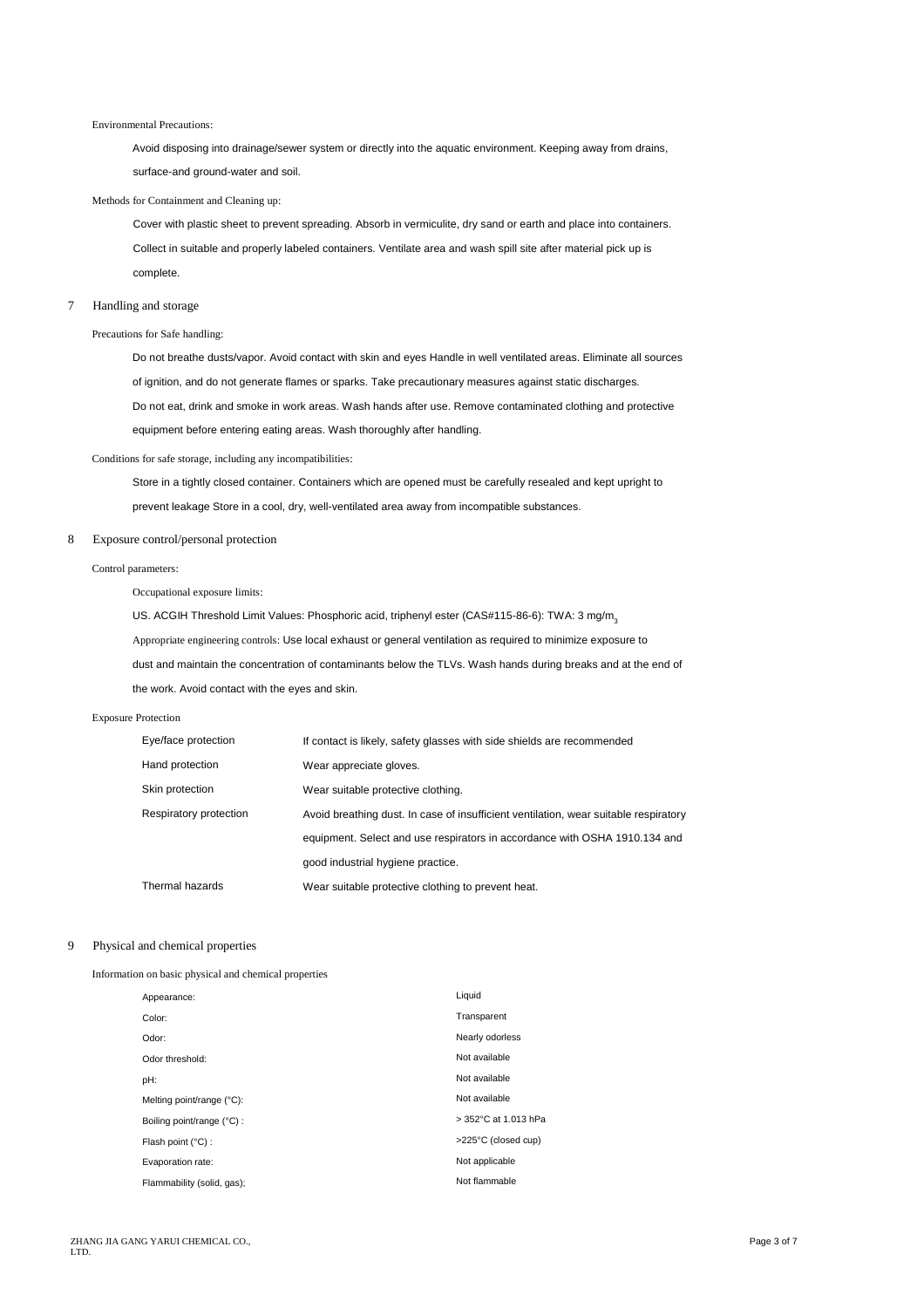| Upper/lower flammability/explosive limits: | Not available                        |
|--------------------------------------------|--------------------------------------|
| Vapor pressure:                            | $0.24$ mmHg $(20^{\circ}C)$          |
| Vapor density:                             | Not applicable                       |
| <b>Relative Density:</b>                   | 1.182±0.005 g/cm at 25°C             |
| Bulk density (kg/m $\alpha$ ) :            | Not available                        |
| Water solubility (mg/l) :                  | Solubility in water 2.7 mg/l at 20°C |
| n-Octanol/Water (log Kow):                 | Not available                        |
| Auto-ignition temperature:                 | Not available                        |
| Decomposition temperature:                 | Not available                        |
| Molecular weight:                          | Not available                        |
| Molecular formula:                         | Not available                        |
| Viscosity, dynamic (mPa s):                | 65-75 mPa s at 25°C                  |
| Explosive properties:                      | Not determined                       |
| Oxidising properties:                      | Non-oxidising                        |

### 10 Stability and reactivity

Reactivity: The substance is stable under normal storage and handling conditions.

## Chemical stability:

Under normal conditions, the product is stable. No hazardous reaction when handled and stored according to

provisions. Hazardous reactions are not known.

Possibility of hazardous reactions: Under normal conditions, not hazardous reactions will occur.

Conditions to avoid: Keep away from heat.

Incompatible materials: Strong oxidizers, strong acids and strong alkalis.

Hazardous decomposition products: Carbon dioxide and carbon monoxide, Phosphorus oxides.

## 11 Toxicological information

## Toxicological data:

Toxicological information: Occupational exposure to the substance or mixture may cause adverse effects.

Acute toxicity:

| LD50(Oral, Rat):<br>LD50(Dermal Rabbit):<br>LC50(Inhalation, Rat):<br>Skin corrosion/Irritation:<br>Serious eye damage/irritation: | >5000 mg/kg<br>> 2000 mg/kg<br>$>3.1$ mg/l<br>Prolonged skin contact may cause mild irritation                |
|------------------------------------------------------------------------------------------------------------------------------------|---------------------------------------------------------------------------------------------------------------|
|                                                                                                                                    | Direct contact with eyes may cause mild irritation                                                            |
| Skin sensitization:                                                                                                                | This product is not expected to cause skin sensitization                                                      |
| Germ cell mutagenicity:                                                                                                            | No evidence to indicate product or any components present at<br>greater than 0.1% are mutagenic or genotoxic. |
| Carcinogenicity:                                                                                                                   | Not classified                                                                                                |
| Reproductive toxicity:                                                                                                             | Not classified                                                                                                |
| STOT- single exposure:                                                                                                             | Not classified                                                                                                |
| STOT-repeated exposure:                                                                                                            | Not classified                                                                                                |
| Aspiration hazard:                                                                                                                 | Not an aspiration hazard.                                                                                     |

## 12 Ecological information

## Toxicity:

| --<br>`ime<br>Acute<br><b>TOXICITY</b><br>and the state of | species. | .<br>`hoc | . | والمحموم<br>эмн хэ |
|------------------------------------------------------------|----------|-----------|---|--------------------|
|------------------------------------------------------------|----------|-----------|---|--------------------|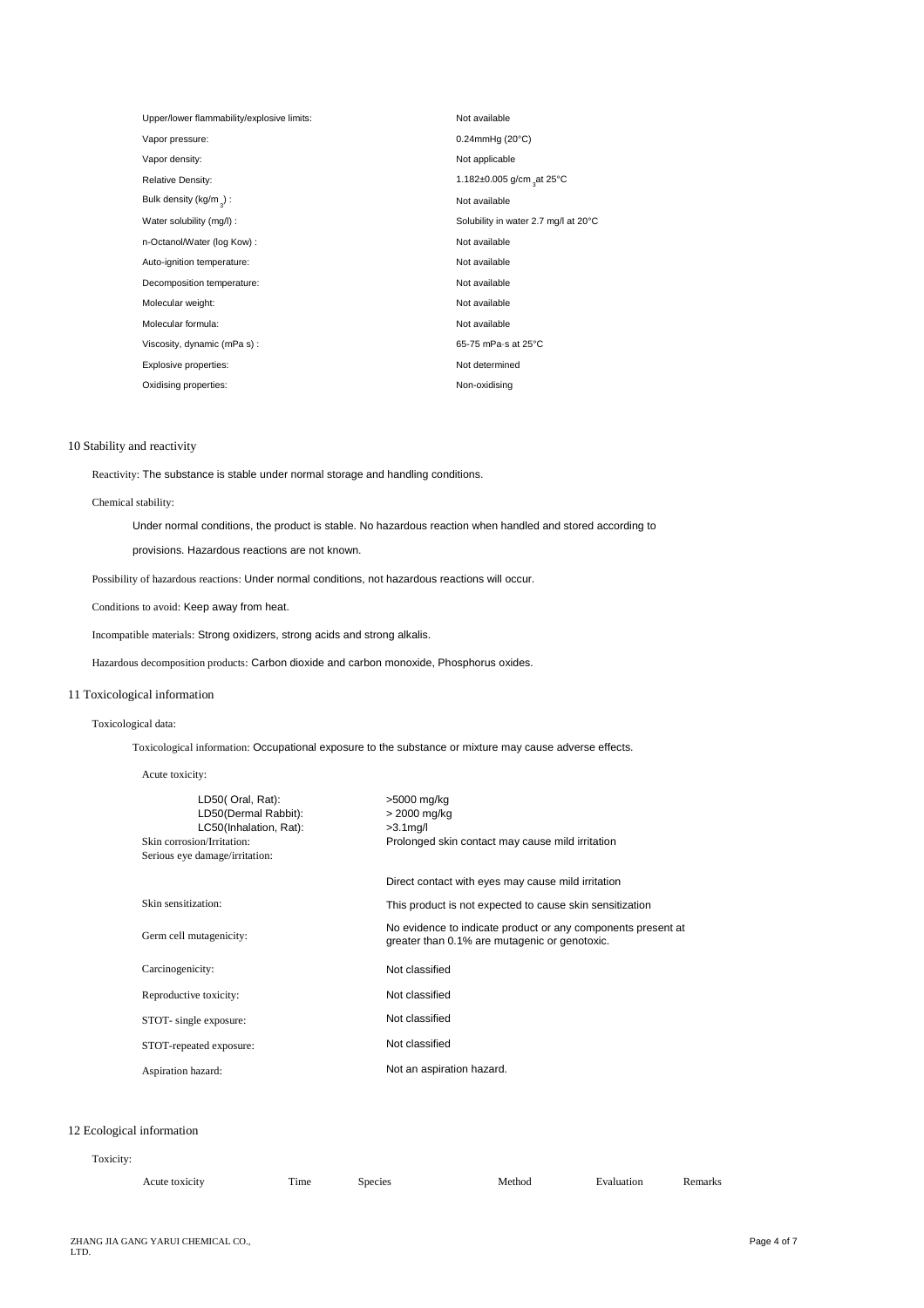| LC50 | $>2$ mg/l | 96h | Rainbow trout     | OECD <sub>203</sub> | N/A | N/A |
|------|-----------|-----|-------------------|---------------------|-----|-----|
|      | l mg/l    |     | Sheepshead minnow |                     |     |     |
| EC50 | <b>NA</b> | 48h | Daphnia           | OECD 202            | N/A | N/A |
| EC50 | <b>NA</b> | 72h | Algae             | OECD <sub>201</sub> | N/A | N/A |
|      |           |     |                   |                     |     |     |

Persistence and degradability: Easily biodegradability

## Bioaccumulative potential:

Triaryl phosphate esters, including triphenyl phosphate, exhibit low aqueous solubility, have moderate potential for bioconcentration and readily undergo biodegradation.

## Mobility in soil: No data available

#### 13 Disposal considerations

#### Waste treatment methods

Whatever cannot be saved for recovery or recycling should be managed in an appropriate and approved waste disposal facility. Processing use or contamination of this product may change the waste management options. According to local regulations. Federal and official regulations.

#### Product / Packaging disposal:

If empty container retains product residues, all label precautions must be observed. Return for reuse or dispose according to national or local regulations.

## 14 Transport information

|                                | Land transport (ADR/RID)                                                             | Sea transport (IMDG) | Air transport (ICAO/IATA) |  |
|--------------------------------|--------------------------------------------------------------------------------------|----------------------|---------------------------|--|
| UN-Number:                     | <b>UN3082</b>                                                                        | <b>UN3082</b>        | <b>UN3082</b>             |  |
| UN Proper shipping name:       | ENVIRONMENTALLY HAZARDOUS SUBSTANCE, LIQUID, N.O.S.(Contains Triphenyl<br>phosphate) |                      |                           |  |
| Transport hazard Class:        | 9                                                                                    | 9                    | 9                         |  |
| Packaging group:               | $\mathbf{III}$                                                                       | $\mathbf{III}$       | $\mathbf{III}$            |  |
| Tunnel restriction code        | E                                                                                    | ----                 | ----                      |  |
| Environmental hazards:         | $---$                                                                                | Marine pollutant     | ----                      |  |
| EmS                            | $---$                                                                                | F-A, S-F             | -----                     |  |
| Special precautions for user:  | Read safety instructions, MSDS and emergency procedures before handling              |                      |                           |  |
| ADR, IATA, IMDG, RID           |                                                                                      |                      |                           |  |
|                                | Marine pollutant<br>,                                                                |                      |                           |  |
| Transport in bulk according to |                                                                                      |                      |                           |  |
| Annex II of MARPOL 73/78 and   | No information available.                                                            |                      |                           |  |

# 15 Regulation information

the IBC code:

| <b>Inventory Status</b> |                         |                                                            |                           |
|-------------------------|-------------------------|------------------------------------------------------------|---------------------------|
|                         | Country $(s)$ or region | Inventory name                                             | On inventory (yes/no) $*$ |
|                         | Australia               | Australian Inventory of Chemical Substances (AICS)         | Yes                       |
|                         | Canada                  | Domestic Substances List (DSL)                             | Yes                       |
|                         | Canada                  | Non-Domestic Substances List (NDSL)                        | No                        |
|                         | China                   | Inventory of Existing Chemical Substances in China (IECSC) | Yes                       |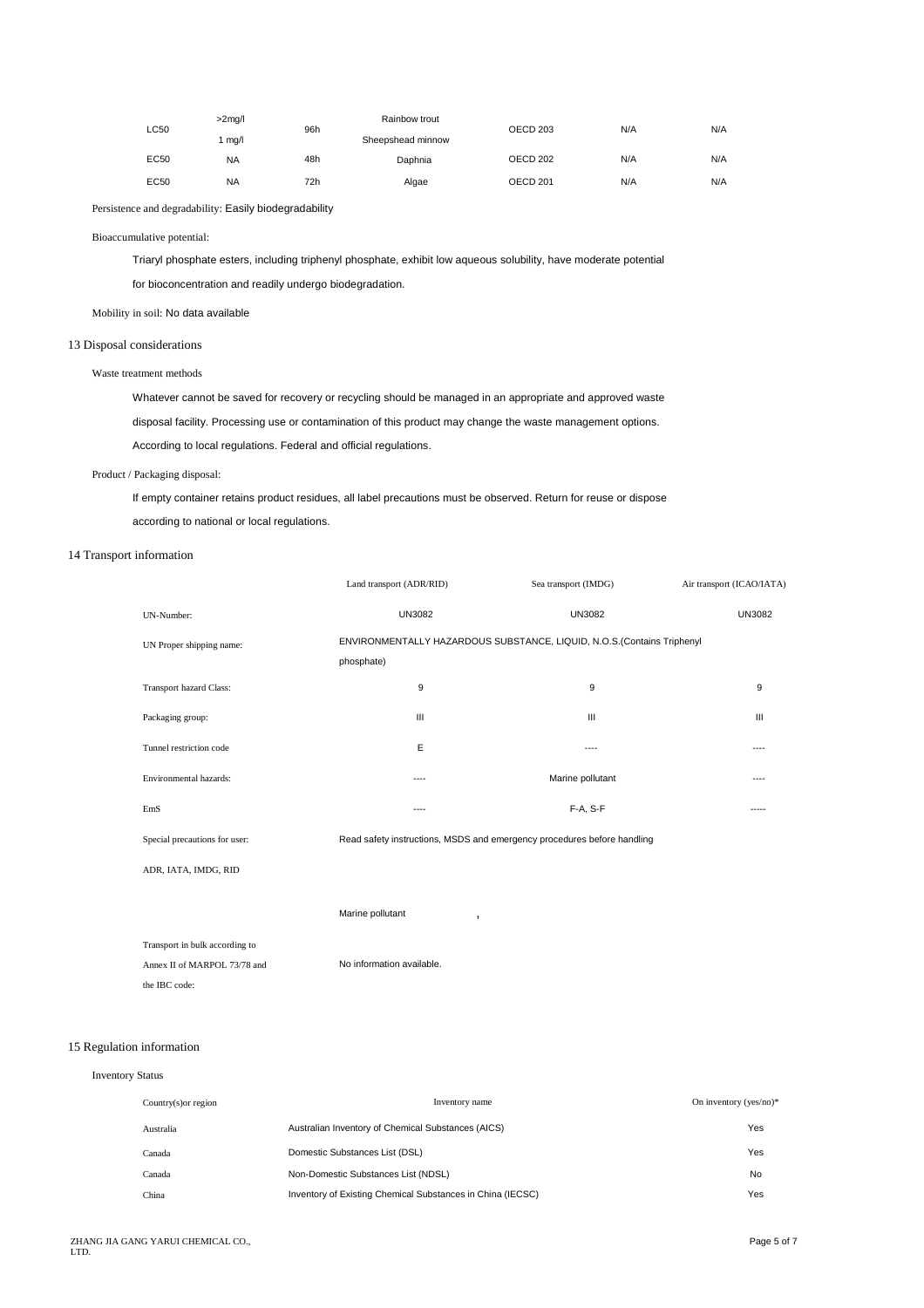| Europe               | European Inventory of Existing Commercial Chemical Substances     | Yes |
|----------------------|-------------------------------------------------------------------|-----|
|                      | (EINECS)                                                          |     |
| Europe               | European List of Notified Chemical Substances (ELINCS)            | No  |
| Japan                | Inventory of Existing and New Chemical Substances (ENCS)          | Yes |
| Korea                | Existing Chemicals List (ECL)                                     | Yes |
| Philippines          | Philippine Inventory of Chemicals and Chemical Substances (PICCS) | Yes |
| <b>United States</b> | Toxic Substances Control Act (TSCA) Inventory                     | Yes |
|                      |                                                                   |     |

\*A "Yes" indicates that all components of this product comply with the inventory requirements administered by the governing

#### country(s)

A "No" indicates that one or more components of the product are not listed or exempt from listing on the inventory administered by

the governing country(s).

## Other Regulations:

SARA

.Section 313 (Specific toxic chemical listings):

This product does not contain a toxic chemical subject to the reporting requirements of section 313 of Title III of

the Superfund Amendments and Reauthorization Act of 1986 and 40 CFR part 372 (annual Toxic Chemical

Release Reporting).

•SARA Title III: Section 304 - CERCLA:

This product does not contain a hazardous substance regulated under Section 304 for emergency release

notification (CERCLA List).

•TSCA (Toxic Substances Control Act): Substance is listed.

•TSCA Section 12(b) - Export Notification:

This product does not contain any chemicals subject to Section 12(b) export notification.

• Proposition 65

•Chemicals known to cause cancer: None of the ingredients are listed.

•Chemicals known to cause reproductive toxicity for females: None of the ingredients are listed.

•Chemicals known to cause reproductive toxicity for males: None of the ingredients are listed.

•Chemicals known to cause developmental toxicity: None of the ingredients are listed.

• OSHA status:

This product is considered to be a hazardous chemical under the OSHA Hazard Communication Standard (29CFR

1910.1200)

•Resource Conservation and Recovery Act (RCRA):

This product is not considered to be a hazardous waste under RCRA (40 CFR 261).

•Canadian WHMIS Classification(s): Not Controlled

#### 16 Other information:

Indication of changes Version 5.0 Amended by GHS rev 4

Relevant R- phrases:

R50/53 Very toxic to aquatic organisms, may cause long-term adverse effects in theaquatic environments.

Training instructions: Not applicable

Further information:

This information is based upon the present state of our knowledge. This MSDS has been compiled and is solely intended for this product.

#### Notice to reader:

Employers should use this information only as a supplement to other information gathered by them, and should make independent judgment of suitability of this information to ensure proper use and protect the health and safety